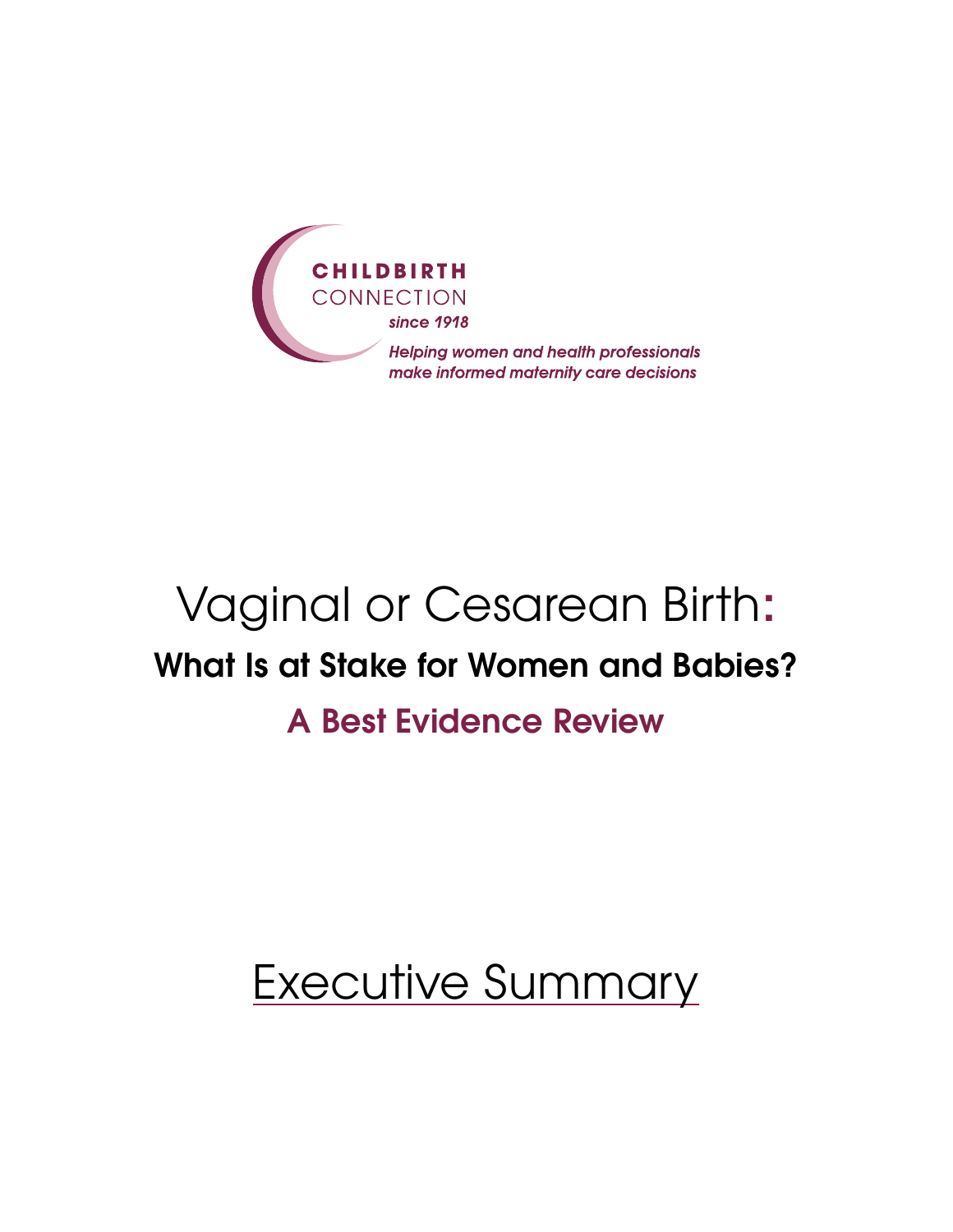# **Contributors**

Henci Goer Amy Romano, MSN, CNM Carol Sakala, PhD, MSPH

© 2012, Childbirth Connection

**Cite as:**

Childbirth Connection (2012). *Vaginal or Cesarean Birth: What Is at Stake for Women and Babies?*  New York: Childbirth Connection.

**Full report available online at: <http://transform.childbirthconnection.org/reports/cesarean>**

> **Companion materials for women available at: <http://www.childbirthconnection.org/cesarean>**

# About Childbirth Connection

Childbirth Connection is a national not-for-profit organization founded in 1918 as Maternity Center Association. Our mission is to improve the quality and value of maternity care through consumer engagement and health system transformation. Childbirth Connection promotes safe, effective and satisfying evidence-based maternity care and is a voice for the needs and interests of childbearing families. Through the *Transforming Maternity Care* Partnership, Childbirth Connection works with stakeholders from across the health care system to implement priority recommendations from the consensus, directionsetting *Blueprint for Action: Steps Toward a High-Quality, High-Value Maternity Care System*. This Blueprint for Action, the companion report, *2020 Vision for a High-Quality, High-Value Maternity Care System*, and other related resources are available at **<http://transform.childbirthconnection.org>**.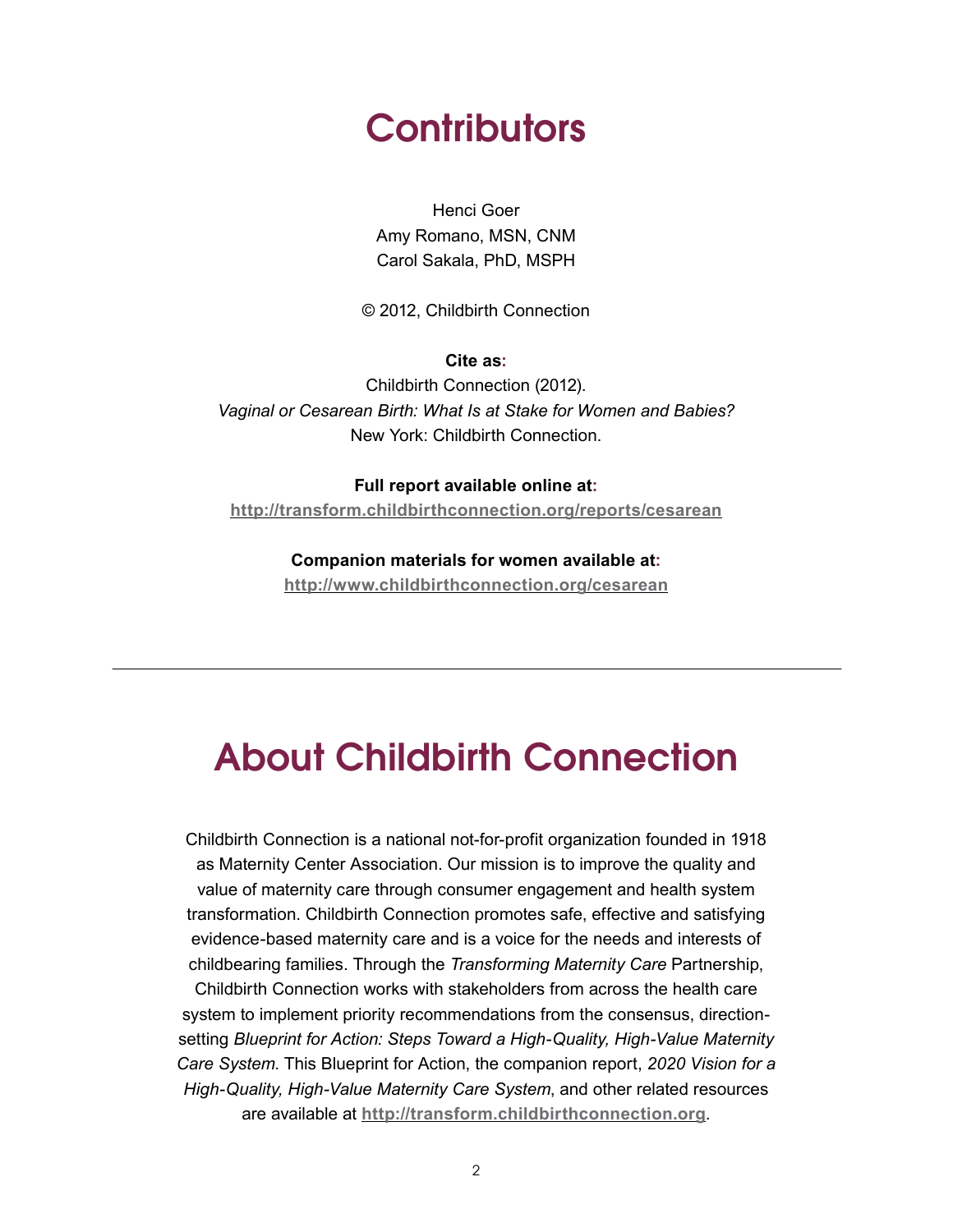# Executive Summary

#### **Introduction and Background**

With about one in three babies born surgically, cesarean delivery is the most common operating room procedure in the United States. Over the past two decades, the cesarean rate has increased among women with and without prior cesareans, in both preterm and term pregnancies, in women at low and high risk of complications, and across all ages, races, and ethnicities.<sup>1, 2</sup> As cesarean rates increase, proportionally more low-risk women experience cesarean delivery.<sup>3, 4</sup> Overuse of cesarean delivery in low-risk women exposes more women and babies to potential harms of cesarean with minimal likelihood of benefit. Of particular consequence are downstream effects including childhood chronic illness and placental complications in any subsequent pregnancies. These include life-threatening complications that occur more frequently with accumulating surgeries. In light of these and other concerns, in 2012, the National Priorities Partnership, a consortium of major national organizations facilitating coordinated action within targeted areas of health and healthcare improvement, convened a Maternity Action Team to address inappropriate and unsafe maternity care.<sup>5</sup> A major goal of the Maternity Action Team is to reduce cesarean delivery in low-risk women to 15% or less.

With escalating multi-stakeholder attention on cesarean overuse, an ever-growing body of evidence, and new opportunities for consumer education and shared decision making, Childbirth Connection undertook a scientific review to summarize for all stakeholders the most current best evidence on the health consequences of cesarean delivery. While the expected benefits of cesarean delivery vary depending on the indication and would be minimal in low-risk women, the potential harms are generally intrinsic to surgical delivery. Thus, this report focuses on adverse consequences of cesarean, and also explores adverse outcomes that may be intrinsic to labor or vaginal birth. This report presents the methods, findings, and implications of this best evidence review. Companion consumer-oriented materials, including a downloadable booklet, are available at **<http://www.childbirthconnection.org/cesarean>**.

#### **Methods**

This report intends to present the best available evidence for the direction and strength of the harms associated with cesarean delivery versus vaginal birth measured within contemporary maternity practice in high-resource countries. To be included in this best evidence review, systematic reviews or studies had to have been published in English in the year 2000 or later, been conducted in high-income countries (as defined by the World Bank<sup>6</sup>) and compared outcomes with cesarean delivery versus either actual or planned vaginal birth. To examine outcomes unique to surgery (e.g., cesarean scar ectopic pregnancy, operative injury to internal organs) or vaginal birth (i.e., perineal or genital injury), however, we relied on studies without comparison groups.

Where an eligible systematic review was available—that is, a review of studies on a defined question that described its search methods, specified inclusion and exclusion criteria and used meta-analysis when appropriate—we used it as our exclusive source. If more than one eligible systematic review was identified covering the same topic, we chose the most recent, unless including multiple systematic reviews enabled reporting of additional outcomes. If no eligible systematic review could be identified, we resorted to observational studies of any design including cohort, cross sectional, or case-control. Evidence for some outcomes was only available in case series and reports. In this situation, we included only the largest of the case series, excluding single case reports or series of only a few cases.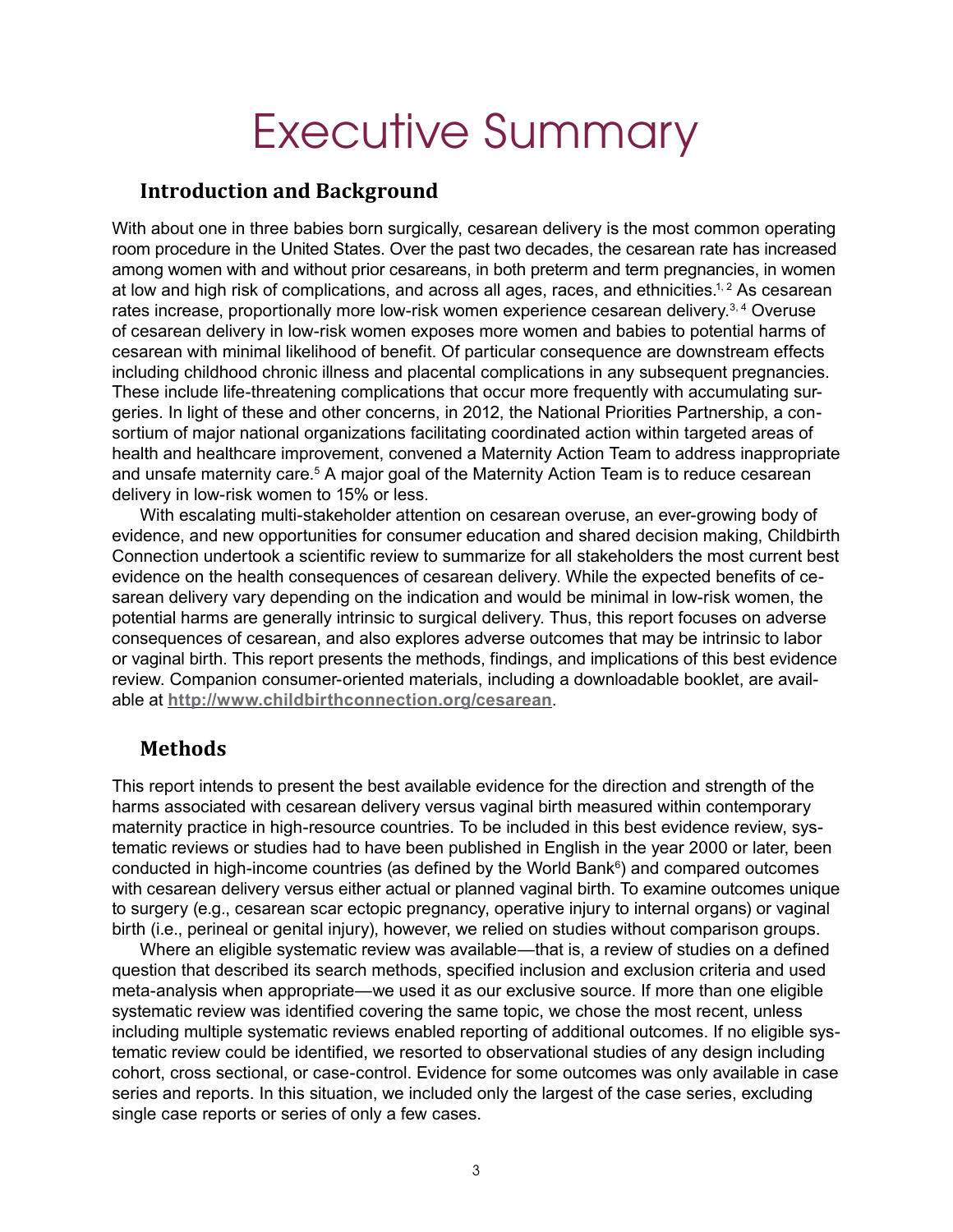Where differences between modes of birth could be quantified, we reported the size of those differences ("absolute risk difference") on a scale of "very small" to "very large" according to orders of magnitude standardized to a denominator of 10,000.7 (See Table 1.) The standardized scale allows readers to make comparisons at a glance, and 10,000 was chosen as the common denominator to capture the wide variation in rates of various outcomes. In some cases, studies reported only odds or risk ratios, which meant that differences could not be quantified. These have been so noted. Unless stated otherwise, all differences are *statistically significant,* that is, unlikely to be due to chance.

| <b>Excess number of</b><br>women or babies having<br>a specific problem | Compared with the safer form of care,<br>the care with more risk may cause<br>problems for an additional |                                    |
|-------------------------------------------------------------------------|----------------------------------------------------------------------------------------------------------|------------------------------------|
| <b>VERY LARGE</b>                                                       | 1,000 to 10,000                                                                                          |                                    |
| <b>LARGE</b>                                                            | 100 to 999                                                                                               | of every 10,000<br>women or babies |
| <b>MODERATE</b>                                                         | 10 to 99                                                                                                 |                                    |
| <b>SMALL</b>                                                            | 1 to 9                                                                                                   |                                    |
| <b>VERY SMALL</b>                                                       | less than 1                                                                                              |                                    |

#### Table 1: **Magnitude of Absolute Risk Difference in Reported Outcome**

#### **Results**

Our comprehensive assessment reveals the following: Of 14 maternal adverse outcomes in the current pregnancy, sufficient evidence demonstrates that 8 favor vaginal or planned vaginal birth, and limited evidence suggests the remaining 6 favor vaginal or planned vaginal birth. Of 4 neonatal adverse outcomes, sufficient evidence demonstrates that 1 favors vaginal or planned vaginal birth, limited evidence suggests that 2 favor vaginal or planned vaginal birth and evidence is conflicting for the remaining 1 outcome. Of 4 childhood chronic diseases, sufficient evidence demonstrates that 3 favor vaginal or planned vaginal birth and evidence is limited and conflicting for the remaining 1. Seven adverse outcomes are unique to cesarean delivery while 3 are unique to vaginal birth. Of 3 psychosocial outcomes examined, evidence conflicts but suggests a possible association with cesarean delivery for all 3. In subsequent pregnancies, of 9 adverse maternal outcomes, sufficient evidence demonstrates that 6 favor vaginal birth in the prior delivery and limited evidence suggests the remaining 3 also favor prior vaginal birth. Of 6 perinatal adverse outcomes in subsequent pregnancies, limited evidence suggests that 2 favor prior vaginal birth, and data conflict for the remaining 4. Of 5 outcomes related to pelvic floor dysfunction, none favors vaginal birth, mode of birth makes no difference for 2, and 3 favor cesarean delivery, but of these 3, 2 favor cesarean only in the short term or only with respect to mild or moderate symptoms. Of 4 outcomes related to delivery injury of the baby, mode of birth appears to make no difference for 3, none favors vaginal birth, and limited evidence suggests that 1 favors cesarean.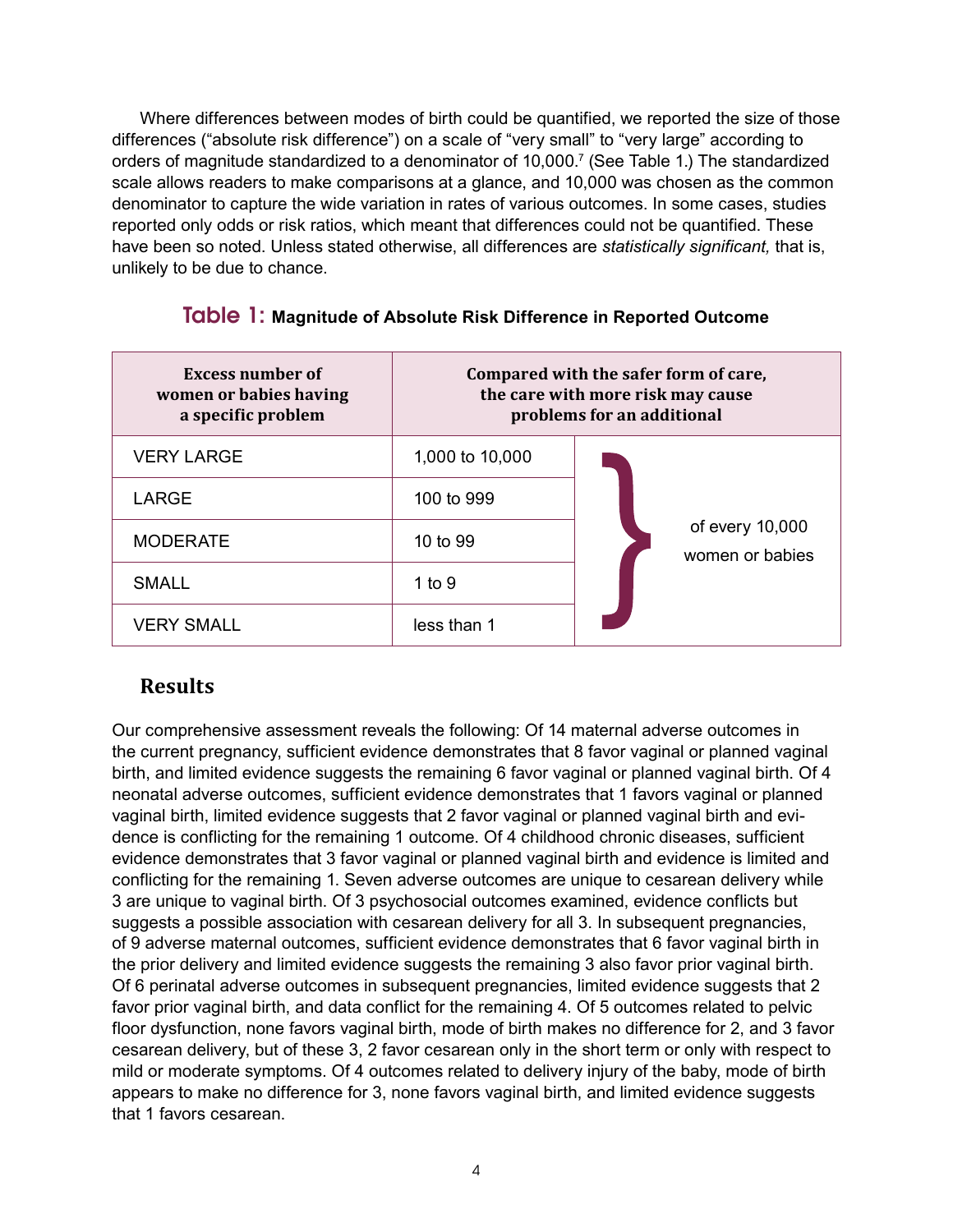## What physical effects may occur in women more frequently with cesarean delivery?

**Maternal death**: More women appear to die as a result of cesarean delivery itself, but the excess number cannot be calculated from the studies examined.

**Cardiac arrest**: Limited evidence suggests that a MODERATE excess number of healthy women may experience cardiac arrest in association with cesarean delivery compared with similar women planning vaginal birth.

**Urgent hysterectomy**: A SMALL to MODERATE excess number of women having initial cesarean delivery undergo unplanned hysterectomy compared with women having vaginal birth.

**Thromboembolic events (blood clots)**: A SMALL to MODERATE excess number of healthy women having cesarean delivery experience a blood clot.

**Anesthetic complications**: Limited evidence suggests that a MODERATE excess number of healthy women having cesarean delivery may experience complications with anesthesia compared with similar women having spontaneous vaginal birth.

**Major infection**: Limited evidence suggests that a MODERATE to LARGE excess number of healthy women having planned cesarean delivery experience major puerperal infection compared with women having or planning vaginal birth.

**Rare, life-threatening complications**: Limited evidence suggests that more women experience amniotic fluid embolism or uterine artery pseudoaneurysm after cesarean than after vaginal birth, but the excess number cannot be calculated from the studies examined.

**Wound infection (cesarean or genital)**: A LARGE excess number of healthy women having cesarean delivery have wound infections compared with women planning vaginal birth.

**Hematoma (cesarean or genital)**: Limited evidence suggests that a LARGE excess number of healthy women having cesarean delivery have wound hematomas compared with women planning vaginal birth.

**Wound disruption (cesarean or genital)**: Limited evidence suggests that a SMALL excess number of healthy women having cesarean delivery have wound disruption compared with women planning vaginal birth.

**Length of hospital stay**: Planned cesarean delivery increases length of hospital stay by at least 0.6 to 2 days compared with planned vaginal birth.

**Hospital readmission**: A MODERATE to LARGE excess number of healthy women having cesarean delivery require readmission to the hospital.  $\rightarrow$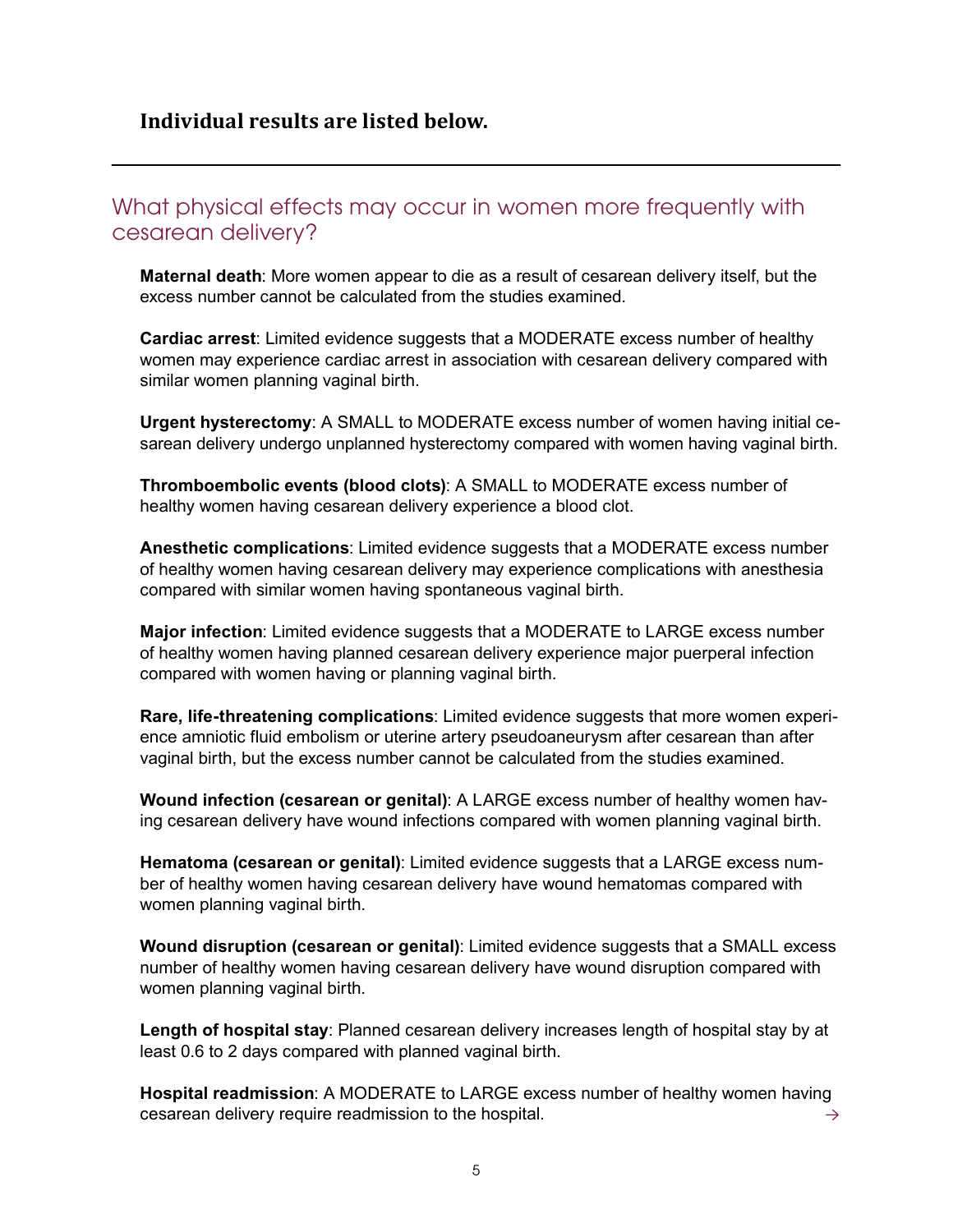**Problems with physical recovery**: With the exception of the presence of hemorrhoids, which are more common with vaginal birth, a LARGE to VERY LARGE excess number of women having cesarean delivery experience problems with physical recovery, including general health, bodily pain, extreme tiredness, sleep problems, bowel problems, ability to carry out daily activities, and ability to perform strenuous activities, compared with women having spontaneous vaginal birth.

**Chronic pelvic pain**: More women experience chronic pelvic pain after cesarean delivery than after vaginal birth, but the excess number cannot be calculated from the studies examined.

## What physical effects may occur in babies more frequently with cesarean delivery?

**Neonatal mortality**: Limited evidence suggests that babies of women having elective first cesareans may be at greater risk of neonatal death compared with low-risk women planning vaginal birth, but the excess number of deaths cannot be calculated from the study examined.

**Respiratory distress syndrome**: When birth occurs before 39 weeks, more babies born by cesarean than by vaginal birth experience respiratory distress syndrome (RDS), but the excess number cannot be calculated from the studies examined.

**Pulmonary hypertension**: Limited evidence suggests that a MODERATE excess number of babies delivered by elective cesarean may develop pulmonary hypertension.

**Not breastfeeding**: Conflicting evidence suggests that babies delivered by cesarean may be at excess risk of not being breastfed.

### What role may cesarean delivery play in the development of childhood chronic disease?

**Asthma**: Cesarean delivery increases the likelihood of developing asthma in childhood, but the excess number cannot be calculated from the studies examined.

**Type 1 diabetes**: Cesarean delivery increases the likelihood of developing Type 1 diabetes in childhood, but the excess number cannot be calculated from the studies examined.

**Allergic rhinitis**: Cesarean delivery increases the likelihood of developing childhood allergic rhinitis, but the excess number cannot be calculated from the studies examined.

**Symptomatic food allergy**: Limited and conflicting evidence suggests that cesarean delivery may increase the likelihood of developing food allergy in childhood, but the excess number, if any, cannot be calculated from the studies examined.

**Obesity**: Limited evidence suggests that a LARGE excess number of children delivered by cesarean may be obese at age 3.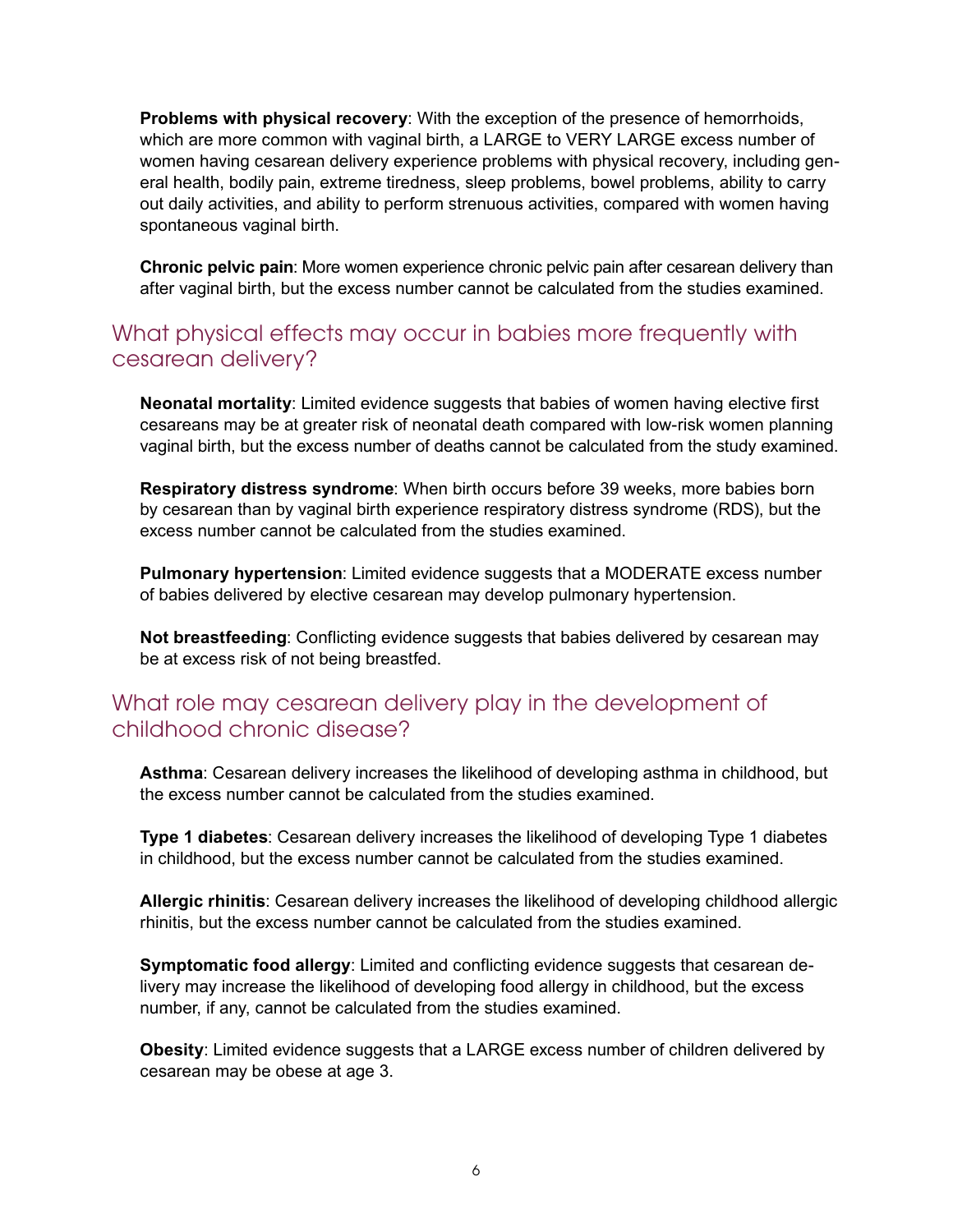## What complications are unique to cesarean delivery?

**Operative maternal injury**: Among women having first delivery via cesarean, a MODER-ATE number of women experience bladder puncture, and a SMALL number experience bowel injury or injury to a ureter.

**Surgical cuts to the baby**: Limited evidence suggests that a MODERATE number of babies are cut during cesarean delivery.

**Re-operation**: Limited evidence suggests that a MODERATE number of women having cesarean delivery require re-operation.

**Persistent pain at the site of the cesarean incision**: Limited evidence suggests that a LARGE to VERY LARGE number of women still experience pain at the incision site 6-10 months or more after cesarean delivery.

**Cesarean scar endometriosis**: Limited evidence suggests that a SMALL to LARGE number of women having cesarean delivery develop cesarean scar endometriomas.

**Cesarean scar ectopic pregnancy/early placenta accreta**: Some women becoming pregnant after cesarean will experience a cesarean scar ectopic pregnancy or placental implantation within the uterine scar, but the number cannot be calculated from the studies examined.

**Dense intra-abdominal adhesions**: Limited evidence suggests that a VERY LARGE number of women develop dense adhesions after cesarean delivery.

#### What complications are unique to vaginal birth?

**Anal sphincter injury**: A LARGE number of women experience anal sphincter injury at vaginal birth.

**Perineal or genital lacerations of any degree**: Exclusive of episiotomy, a VERY LARGE number of women experience trauma to the perineum or genitals at vaginal birth that requires suturing.

**Persistent perineal pain**: Limited evidence suggests that a LARGE number of women experience persistent perineal pain lasting at least six months with spontaneous vaginal birth, and a VERY LARGE number of women experience perineal pain lasting at least six months after instrumental vaginal delivery.

#### What are potential psychosocial consequences of cesareans?

**Adverse effect on maternal-child relationship**: Data conflict about whether cesarean delivery has an adverse effect on the mother-child relationship.

**Depression**: Data conflict on whether cesarean delivery increases the likelihood of postpartum depression.

**Posttraumatic distress**: Data conflict but suggest that more women may experience PTSD or PTSD symptoms after cesarean delivery in general and unplanned cesareans in particular, but the excess number, if any, cannot be calculated from the studies examined.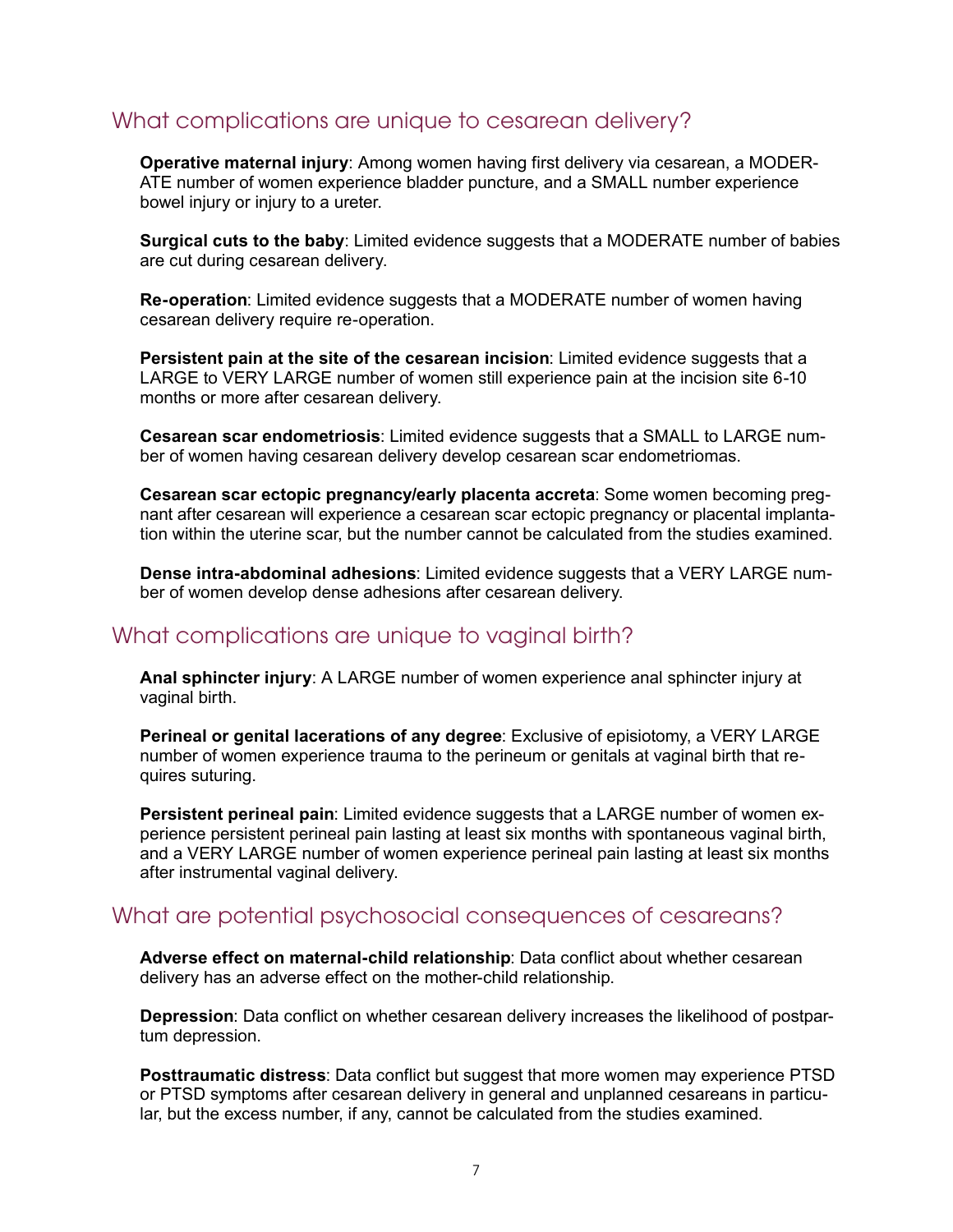## What are potential effects of cesareans on women in future pregnancies and births?

**Impaired fertility**: More women experience impaired fertility after prior cesarean delivery compared with after prior vaginal birth, but the excess number cannot be calculated from the studies examined.

**Voluntary infertility**: A LARGE to VERY LARGE excess number of women choose not to conceive again after cesarean delivery.

**Placenta previa**: A SMALL excess number of women with first delivery by cesarean develop placenta previa in the next pregnancy, but the excess number cannot be calculated from the studies examined. A LARGE excess number of women develop placenta previa after two or more prior cesareans.

**Placenta accreta**: A SMALL excess number of women with first delivery via cesarean develop placenta accreta in the next pregnancy. A LARGE excess number of women develop placenta accreta after multiple prior cesareans.

**Placental abruption**: A MODERATE excess number of women with first delivery via cesarean have a placental abruption in subsequent pregnancies.

**Hysterectomy**: A MODERATE excess number of women with prior cesarean delivery require an urgent hysterectomy during the next delivery admission compared with women with only prior vaginal birth. Limited evidence suggests that the excess increases with subsequent pregnancies.

**Uterine rupture**: A MODERATE excess number of women will experience uterine rupture with prior cesarean delivery compared with prior vaginal birth.

**Intensive care admission**: Limited evidence suggests that a LARGE excess number of women with prior cesarean are admitted to intensive care at the next delivery compared with women with prior vaginal birth.

**Hospital readmission**: Limited evidence suggests that a MODERATE excess number of women with prior cesarean are readmitted to the hospital after discharge at the next delivery compared with women with prior vaginal birth.

#### What are potential effects of a scarred uterus on future babies?

**Stillbirth**: Data conflict, but suggest that a SMALL to MODERATE excess number of babies developing in a uterus with a cesarean scar are stillborn.

**Perinatal or neonatal death**: Data conflict, but suggest that more babies developing in a uterus with a cesarean scar may die late in pregnancy or during the first week after birth, but the excess number, if any, cannot be calculated from the studies examined.

**Preterm birth and low birth weight**: Data conflict on whether prior cesarean delivery imposes increased risk of preterm birth and concomitant low birth weight.  $\rightarrow$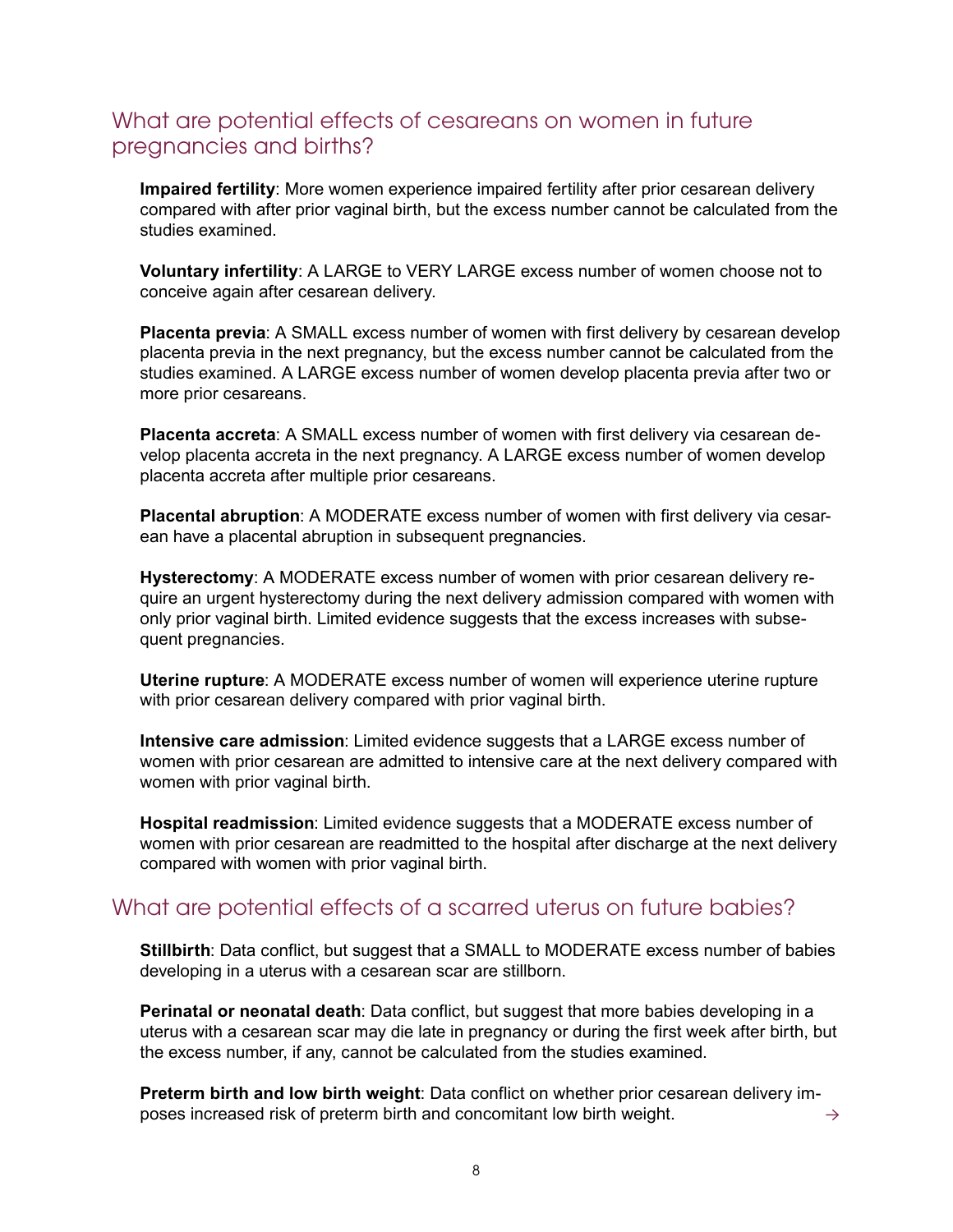**Small for gestational age (SGA)**: Data conflict on whether prior cesarean delivery imposes increased risk of SGA in the next pregnancy compared with prior vaginal birth.

**Need for ventilation at birth**: Limited evidence suggests that a LARGE excess number of babies whose mothers had prior cesarean may require ventilation at birth compared with babies whose mothers had prior vaginal birth.

**Hospital stay longer than 7 days**: Limited evidence suggests that a LARGE excess number of babies whose mothers had prior cesarean have hospital stays of more than 7 days compared with babies whose mothers had prior vaginal birth.

#### Does cesarean delivery protect against sexual, bowel, urinary, or pelvic floor dysfunction?

**Sexual dysfunction**: Cesarean delivery provides minimal or no protection against sexual dysfunction.

**Anal incontinence**: Cesarean delivery provides no protection against anal incontinence in either the short term or up to 12 years after birth; planned cesarean provides no protection compared with cesareans during labor.

**Urinary urge incontinence**: Data conflict but suggest that cesarean delivery may provide some protection against urinary urge incontinence of any degree in the short term, but protective effect, if any, has disappeared by one year after birth, and similar percentages experience severe incontinence.

**Urinary stress incontinence**: A LARGE to VERY LARGE excess number of women having vaginal birth experience urinary stress incontinence of any degree at one year or more after birth compared with women having cesarean delivery, but rates of severe incontinence are low and similar between cesarean and vaginal birth groups.

**Symptomatic pelvic organ prolapse**: A LARGE excess number of women having vaginal birth experience symptomatic pelvic floor prolapse compared with women having only cesarean delivery. The excess increases as the number of vaginal births increases and with instrumental vaginal delivery compared with spontaneous vaginal birth.

#### Does cesarean delivery protect against injuries to babies?

**Brachial plexus injury**: Limited evidence suggests that a MODERATE excess number of babies born vaginally experience brachial plexus injury compared with babies delivered by cesarean, but the excess is influenced by whether delivery is spontaneous vaginal, instrumental vaginal, or cesarean after failed instrumental delivery.

**Facial nerve injury**: Limited evidence suggests that facial nerve injury rates do not differ by mode of birth.

**Neonatal neurologic symptoms**: Planned cesarean provides no protection against intracranial hemorrhage, neonatal seizure, or abnormal neurologic status compared with women planning vaginal birth.

**Cerebral palsy**: Limited evidence suggests that liberal use of cesarean delivery is not associated with a reduction in cerebral palsy rates.